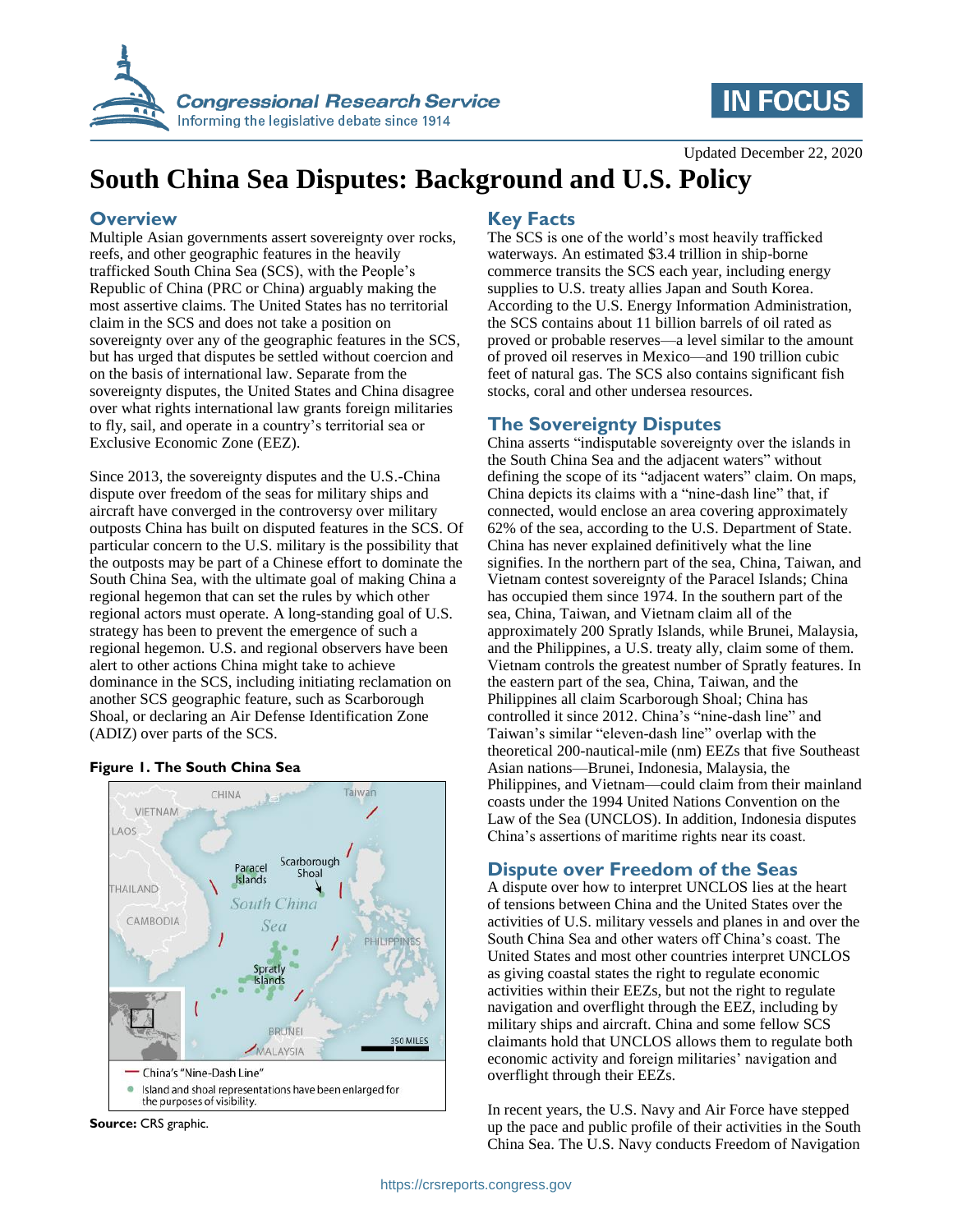Operation (FONOPs), challenging maritime claims that the United States considers to be excessive. It also seeks to maintain an ongoing presence in the SCS "to uphold a free and open international order that promotes security and prosperity," while the U.S. Air Force periodically flies bombers over the SCS. China, which regularly conducts military patrols and training in the SCS, objects strenuously to such U.S. military activities. In response to U.S. FONOPs in 2020, China twice accused the United States of "trespassing" in its territorial waters and demanded that the United States "strictly control" its SCS military activities in order to avoid "unexpected incidents."

China and the other SCS claimants (except Taiwan, which is not a member of the United Nations) are parties to UNCLOS. The United States is not, but has long had a policy of abiding by UNCLOS provisions relating to maritime disputes and rights. UNCLOS allows state parties to claim 12-nm territorial seas and 200-nm EEZs around their coastlines and "naturally formed" land features that can "sustain human habitation." Rocks that are above water at high tide but not habitable generate only territorial seas.

#### **China's Artificial Island Building**

Between 2013 and 2015, China undertook extensive land reclamation in the Spratly Island chain in the SCS. According the U.S. Department of Defense (DOD), China's reclamation created over 3,200 acres (five square miles) of artificial landmasses on the seven disputed sites that China controls. China built military infrastructure on the outposts, and beginning in early 2018, deployed advanced anti-ship and anti-aircraft missile systems and military jamming equipment. China portrays its actions as part of an effort to play catch-up to other claimants, several of which control more Spratlys features and carried out earlier reclamation and construction work on them, although China's reclamation work and militarization have exceeded that of other claimants. DOD's 2020 report on PRC military and security developments stated that the Spratly Island outposts "allow China to maintain a more flexible and persistent military and paramilitary presence in the area," which "improves China's ability to detect and challenge activities by rival claimants or third parties and widens the range of response options available to China."

#### **UNCLOS and the SCS**

In 2013, the Philippines sought arbitration under UNCLOS over Chinese behavior in the SCS. In July 2016, an UNCLOS arbitral tribunal ruled that China's nine-dash line claim had "no legal basis." It also ruled that none of the land features in the Spratlys is entitled to any more than a 12-nm territorial sea; three of the Spratlys features that China occupies generate no entitlement to maritime zones; and China violated the Philippines' sovereign rights by interfering with Philippine vessels, damaging the maritime environment, and engaging in reclamation work on a feature in the Philippines' EEZ. The United States has urged China and the Philippines to abide by the ruling, which under UNCLOS is binding on both parties. China, however, declared the ruling "null and void." Philippine President Rodrigo Duterte, who took office just before the tribunal's ruling, has not sought to enforce it. China and the 10-member Association of Southeast Asian Nations

(ASEAN) are negotiating a separate Code of Conduct for parties in the SCS, although many observers believe that a mutually acceptable Code will be difficult to conclude.

#### **U.S. Actions**

Several U.S. Administrations have sought to address tensions in the SCS. In July 2020, the Trump Administration's State Department issued a statement calling many of China's claims and behavior in the SCS "completely unlawful" and stating that "America stands with our Southeast Asian allies and partners in protecting their sovereign rights to offshore resources." In August and December 2020, the Commerce Department added to its Entity List Chinese construction, energy, and shipbuilding companies involved in the SCS, barring U.S. companies from exporting to the firms without a government license.

Under a DOD Indo-Pacific Maritime Security Initiative originally announced in 2015 and broadened in 2019, the United States has sought to improve the ability of the Philippines, Vietnam, and other Southeast Asian countries to maintain maritime domain awareness (MDA) and patrol their EEZs. The United States has stepped up security cooperation with Japan, Indonesia, Malaysia, the Philippines, Singapore, and Vietnam; undertaken joint patrols in the SCS with other partners, including Japan, India, and Australia; and expressed support for other multilateral actions in the region.

### **Select Legislation in the 116 th Congress**

In the 116<sup>th</sup> Congress, the National Defense Authorization Act (NDAA) for FY2021 (H.R. 6395) would establish a Pacific Deterrence Initiative to strengthen U.S. defense posture in the Indo-Pacific Region, addressing issues such as those in the SCS. It would also include a sense of Congress statement that China's "baseless territorial claims," including in the SCS, "are destabilizing and inconsistent with international law." The NDAA for FY2020 (P.L. 116-92) states that it is U.S. policy that an armed attack on Philippine armed forces, vessels or aircraft, including in the South China Sea, would trigger mutual defense obligations under the U.S.-Philippines defense treaty. It also requires that the annual DOD report to Congress on PRC military developments discuss the implications of a change in the China Coast Guard's command structure for PRC "gray zone" activities in the East China Sea and SCS.

The Consolidated Appropriations Act, 2021 (H.R. 133) would condition assistance for Cambodia on a State Department certification that Cambodia is taking effective steps to "strengthen regional security and stability, particularly regarding territorial disputes in the [SCS]." It would also require the National Geospatial-Intelligence Agency to undertake and make public unclassified analysis of PRC activities, including "[m]aritime land reclamation activities conducted by China in the [SCS]."

**Ben Dolven**, Specialist in Asian Affairs **Susan V. Lawrence**, Specialist in Asian Affairs **Ronald O'Rourke**, Specialist in Naval Affairs